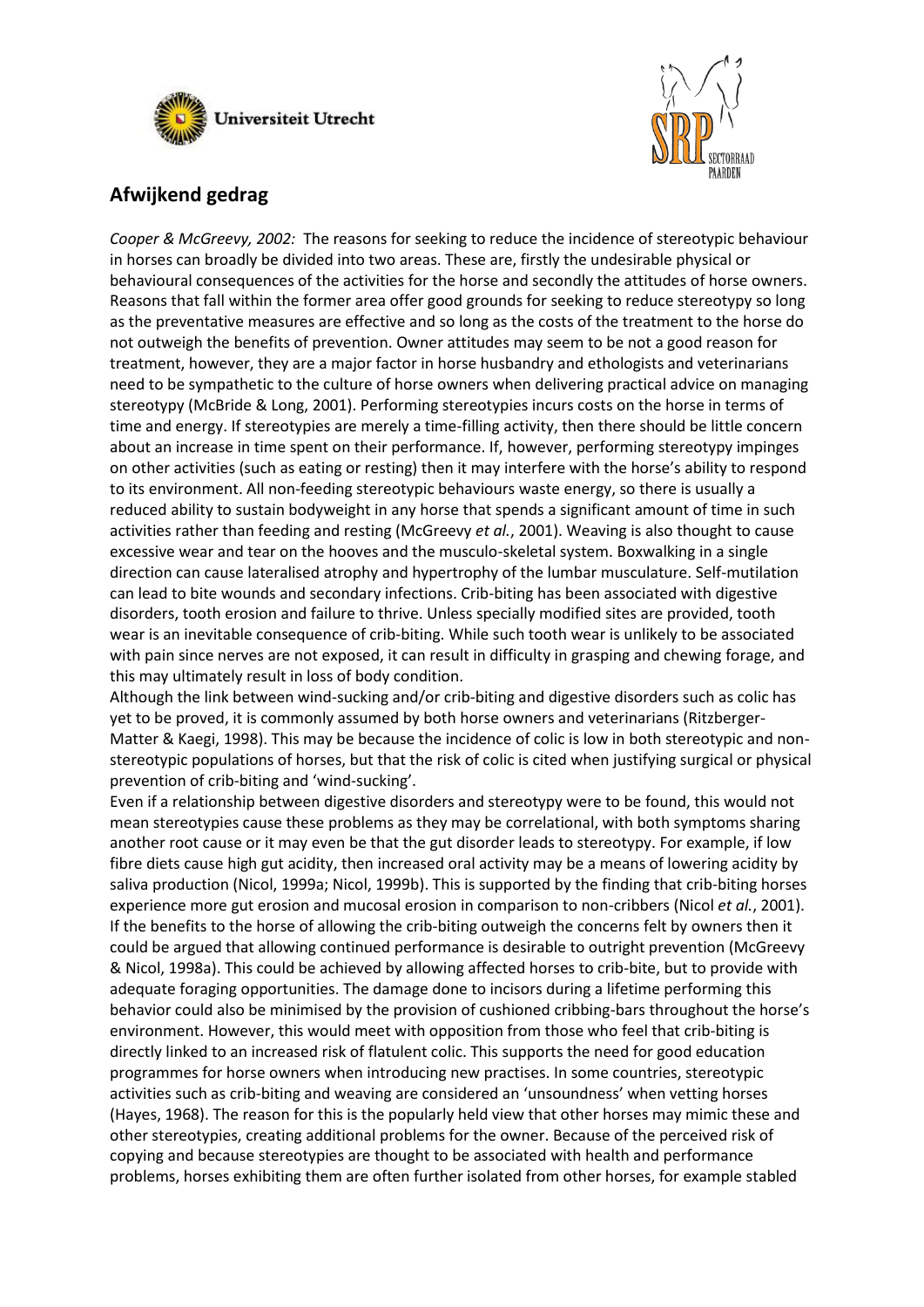



out of sight of conspecifics. This may exacerbate the behaviour if social isolation is a factor that increases stereotypy. Furthermore, isolating horses complicates management and contributes further to the unpopularity of stereotypic individuals and is a significant reason for their reduced market value. In spite of the desire to prevent stereotypies for aesthetic and occasional health reasons, no traditional remedy that is effective for every crib-biter has yet been found. In the search for a permanent cure for stereotypic behaviour, all kinds of prevention are regularly tried. When the behaviour is established, the motivation devices aimed at thwarting it.

*Lane, 1998:* There is confusion in the veterinary literature concerning the definition of oral based stereotypies 'crib-biting' and 'wind-sucking' in horses and it is a matter of semantics whether horses are 'crib-biters' when they grasp fixed objects in the stable or field environment to facilitate the arching of the neck and emission of a characteristic pharyngeal sound, or 'wind-suckers' when the behaviour is performed without grasping objects between their incisor teeth. For the purposes of this presentation the two terms will be used as if they are synonymous. It has been widely stated that horses which exhibit either of these abnormal behavioural patterns swallow air (aerophagia) and it is also believed that the introduction of large quantities of air into the alimentary tract predisposes horses which crib-bite to colic andor to poor bodily condition.

The conditions in force at the leading public auctions of Thoroughbred horses in the United Kingdom and Ireland state that the sale of a horse shall be invalidated if 'it is a wind sucker, i.e. habitually swallows air whether in association with grasping fixed with its incisor teeth or not, or has been operated upon for the correction of this condition, including crib-biting'. Thus, there are important medico-legal reasons for accuracy in the description of the events which occur during the stereotypy. The purpose of this presentation is to report the results of endoscopic and fluoroscopic studies of the pharyngeal structures of horses during the act of crib-biting/windsucking. The major conclusion has been that deglutition does not occur as part of the stereotypy and that 'aerophagia' is an inappropriate synonym for this stereotypy.

## **Endoscopic and fluoroscopic studies during crib-bitingwind-sucking**

The investigation reported here comprised the study of a group of known crib-biters by making separate fluoroscopic and endoscopic recordings of the pharyngeal region during the performance of the oral based stereotypy. The horses were stood in stocks for both stages of the investigation and a wooden bar covered with coconut matting was placed at the front of the stocks to provide an inducement to crib-bite. Complete cubes were also offered from a bucket adjacent to this bar. Fluoroscopic recordings of 6 horses performing a total of 102 stereotypic sequences were made and endoscopic records of 70 similar sequences from 4 horses, 3 of which had been used in the radiographic study, were also collected for analysis. In advance of the investigations the subjects had been examined by routine endoscopy and palpation to eliminate animals with identifiable structural or functional anomalies of the upper respiratory tract.

**Video-fluoroscopic finding:** Throughout the studies the recorded events were similar for each cribbiting/wind-sucking sequence in all of the horses used. Initially the upper oesophageal sphincter (the crico-pharynx) was closed and there was no air in the oesophagus distally. Immediately before the first stereotypic sequence appetitive behaviour was noted in the form of movements by the base of the tongue and by the soft palate as the horse licked the 'cribbing bar'. The onset of each stereotypic sequence was seen as retraction of the larynx caudally and slightly ventrally. Throughout each sequence the distance between the ventral border of the oesophagus and the dorsal margin of the trachea remained constant, the epiglottis remained in a resting position parallel with the tongue and the soft palate was in its normal sub-epiglottic position maintaining contact with the tongue rostrally. Thus continuity was invariably maintained between the nasopharynx and caudal nasal chambers. Coinciding with the emission of the characteristic noise associated with crib-biting/windsucking, the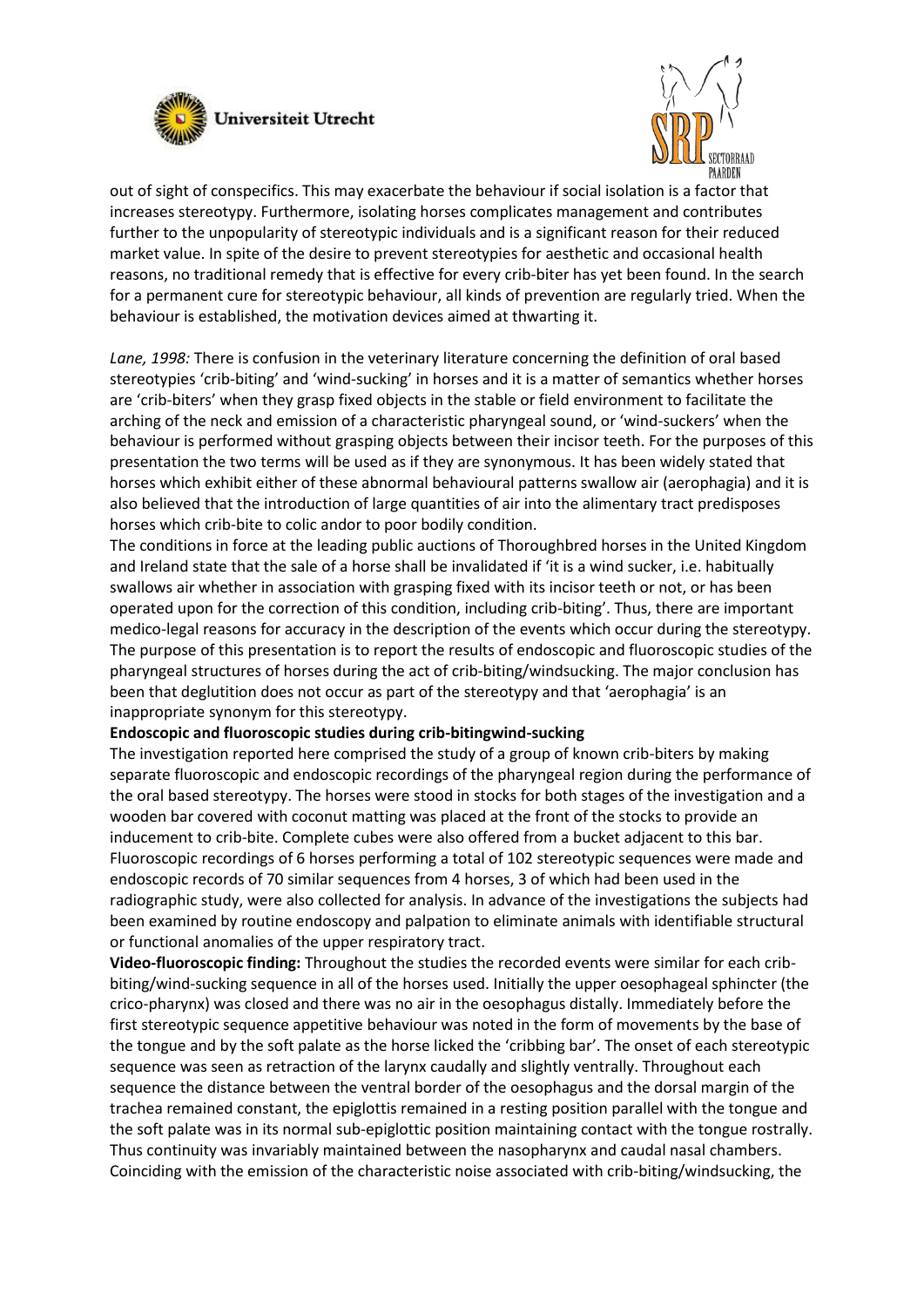



proximal oesophagus abruptly filled with air to a maximal dorso-ventral diameter approximately 80% that of the diameter of the trachea. This was largely achieved by ballooning of the dorsal oesophageal wall rather than by movement of its ventral margin. The radiographic contrast provided by air in the nasopharynx and proximal oesophagus enabled observations of the palato-pharyngeal arch. The caudal pillars of this structure became dorsally displaced as oesophageal distension occurred and the crico-pharynx opened. The length of the crico-pharynx reduced causing a further increase in the dorso-ventral diameter of the rostral oesophageal sphincter. Maximal distension of the oesophagus coincided with the initial opening of the cricopharyngeal sphincter. During the process of eflation there was little evidence of primary or secondary oesophageal peristalsis and a ratio of one air bolus removed by peristalsis to 12 upper oesophageal distensions was recorded. Thus, it was concluded that the air returned to the pharynx by spontaneous deflation after most stereotypic sequences.

**Endoscopic findings:** Endoscopy confirmed that during each crib-bite the larynx was retracted caudally and that the rima glottides remained open with no active adduction or abduction by the arytenoid cartilages or vocal folds. The posterior pillars of the palatopharyngeal arch became visible as a curved structure which moved dorsally from its resting position caudal to the apices of the corniculate processes. The ventral border of these pillars was seen to vibrate in synchrony with opening of the oesophageal sphincter and the emission of the characteristic grunt. Again, the rostral margin of the palato-pharyngeal arch was seen to remain in a subepiglottic position throughout the stereotypic sequences and there was no constriction by the pharyngeal musculature on any occasion. **Conclusions**

1. Deglutition is not a feature of crib-biting/wind-sucking: the events recorded during the stereotypic sequences did not remotely resemble swallowing.

2. The source of the characteristic noise associated with this oral based stereotypy results from an inrush of air into the proximal oesophagus following dilation of the crico-pharyngeal sphincter.

3. The movement of air results from pressure gradients created in the soft tissues of the throat rather than by compression of the pharyngeal lumen.

4. Only a small proportion of the air which distends the upper oesophagus is conveyed towards the stomach.

## **Discussion**

Although the investigation outlined above has clarified some of the events which occur in the pharynx and upper oesophagus during oral based stereotypic sequences, it has not addressed the motivation for the behaviour. Crib-biting, wind-sucking and grasping all include characteristic arching of the neck accompanied by contraction of the muscles on the ventral aspect of the throat. It seems likely that this muscular effort creates the pressure gradient in the oesophageal lumen and a resultant distension of the cranial oesophagus with or without the emission of a grunt. It is conjectured that is is the distension of the viscus which is the ultimate objective of this stereotypy and that this is more likely to be the source of gratification than grasping objects between the incisor teeth. This in turn begs the question as to what physiological mechanism might render such a distension a behavioural 'need'. The efficacy of surgical procedures oriented to ablate or denervate the strap muscles in the ventral throat region can be explained by the suggestion that it is the contraction of these muscles which creates a pressure gradient between the oesophageal lumen and the pharynx. Observations of crib-biting horses in the study above revealed little primary oesophageal peristalsis and only a small number of air boluses conveyed towards the stomach by secondary peristalsis. In addition in order to perform the studies, crib-biting was provoked by offering palatable food and thus, more swallowing may have taken place than during spontaneous demonstrations of the stereotypy. Thus, why is there an accepted association between cribbiting/wind-sucking and tympanitis colic? One explanation may be that the diagnosis is incorrect in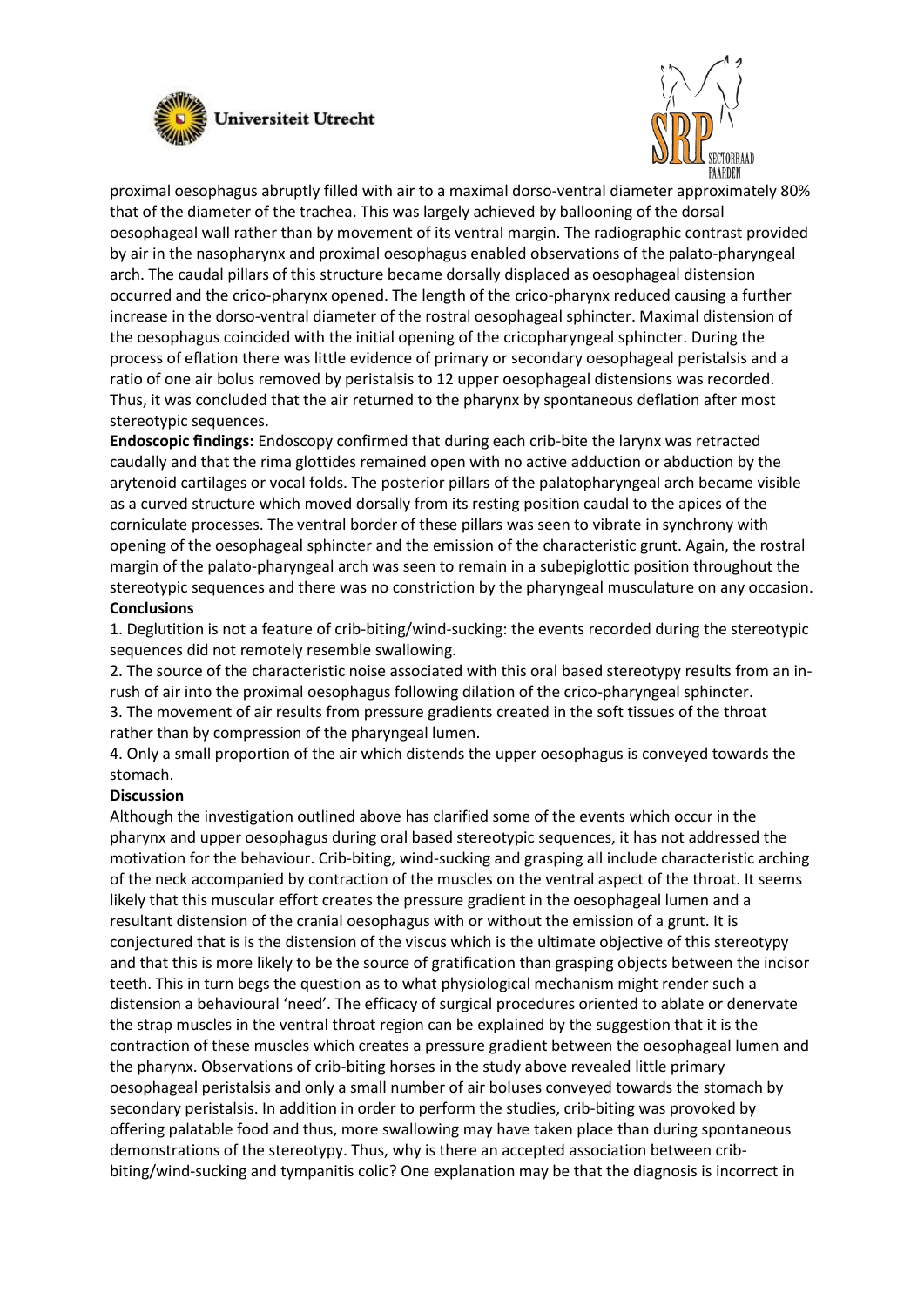



the first place. In horses with fourth branchial arch defects (4-BAD) the crico-pharyngeus and thyropharyngeus muscles are frequently absent or vestigial. This congenital defect predisposes afflicted horses to tympanitic colic. Radiographic studies of deglutition in horses with this form of 4-BAD shows a continuous column of air from the pharynx to the cervical oesophagus and the caudal propulsion of air by peristalsis is a consistent feature. This constitutes true aerophagia and the attendants of horses afflicted with this congenital disorder frequently believe that they are 'windsuckers' because of the eructation\ noises which they occasionally emit. Accurate definitions in this area of behaviour are necessary in the context of horse sales and the results reported here confirm that the conditions of sale currently in use at public auctions require amendment if unnecessary litigation is to be avoided.

*Marr (2012):* Crib-biting has been associated with colonic obstruction (Hillyer et al., 2002) and epiploic foramen entrapment (Archer et al., 2004), while a study in a group of horses with various surgical and medical diagnoses showed that cribbing and windsucking were significantly associated with colic in general but not with any specific form of colic (Malamed et al., 2010). In the same study, investigators were unable to show any relationship between other repetitive behaviours or an anxious temperament and colic (Malamed et al., 2010).

*Wickens & Heleski, 2010:* Many equine behavior and welfare scientists remain in agreement that management of crib-biting horses should focus on addressing the suspected influential factors prior to attempts at physical prevention of the behavior.

Many owners attempt to physically prevent horses from performing crib-biting behavior (McBride and Long, 2001; Wickens, 2009). Specific methods used to stop the behavior, with varying success, include removal of crib bing surfaces and application of repellents or electric wire, cribbing straps and muzzles, aversion therapy (Baker and Kear-Colwell, 1974) and the surgical removal of the paired omohyoideus and sternothyrohyoideus muscles and transection of the accessory nerves, a procedure known as modified Forssell's technique (Delacalle et al., 2002). The primary problem with these methods is that they fail to address the underlying causes of crib-biting behavior and may further reduce equine welfare (McBride and Cuddeford, 2001; Nagy et al., 2009), particularly if the behavior serves a function in stress reduction or alleviation of gastrointestinal discomfort. Short-term prevention of crib-biting behavior using a cribbing strap has been shown to increase crib-biting rate upon removal of the device (McGreevy and Nicol, 1998c). It was suggested that this post-inhibitory rebound reflected an increase in internal motivation to crib-bite during the period when the behavior was thwarted. McGreevy and Nicol (1998c) stated that behaviors that display this pattern of motivation may be considered functional to the horse. Houpt et al. (2005) demonstrated that cribbiting horses will work to gain access to a crib-biting surface and the results suggested that crib-biting horses valued the behavior nearly as much as they valued food.

*Cooper & McGreevy, 2002:* If stereotypies are a response to specific challenges faced in the stable environment then simply preventing the behavioural symptoms of the problem is no cure and this can result in a number of undesirable side effects, including perseverance despite the obstacles to performance, expression in a modified form and behavioural or physiological indicators of distress. For example, within an environment that severely limits normal forage intake (for example, an intensive training programme characterised by the provision of a high-concentrate : minimalroughage diet), an oral stereotypy such as crib-biting may provide a route to normal feeding and digestive activity. Clearly, prevention of the symptom does nothing to ameliorate the cause. Horses prevented from crib-biting by the use of a traditional cribbing collar showed significantly more cribbiting on the first day after prevention than did control horses (McGreevy & Nicol, 1998c). There was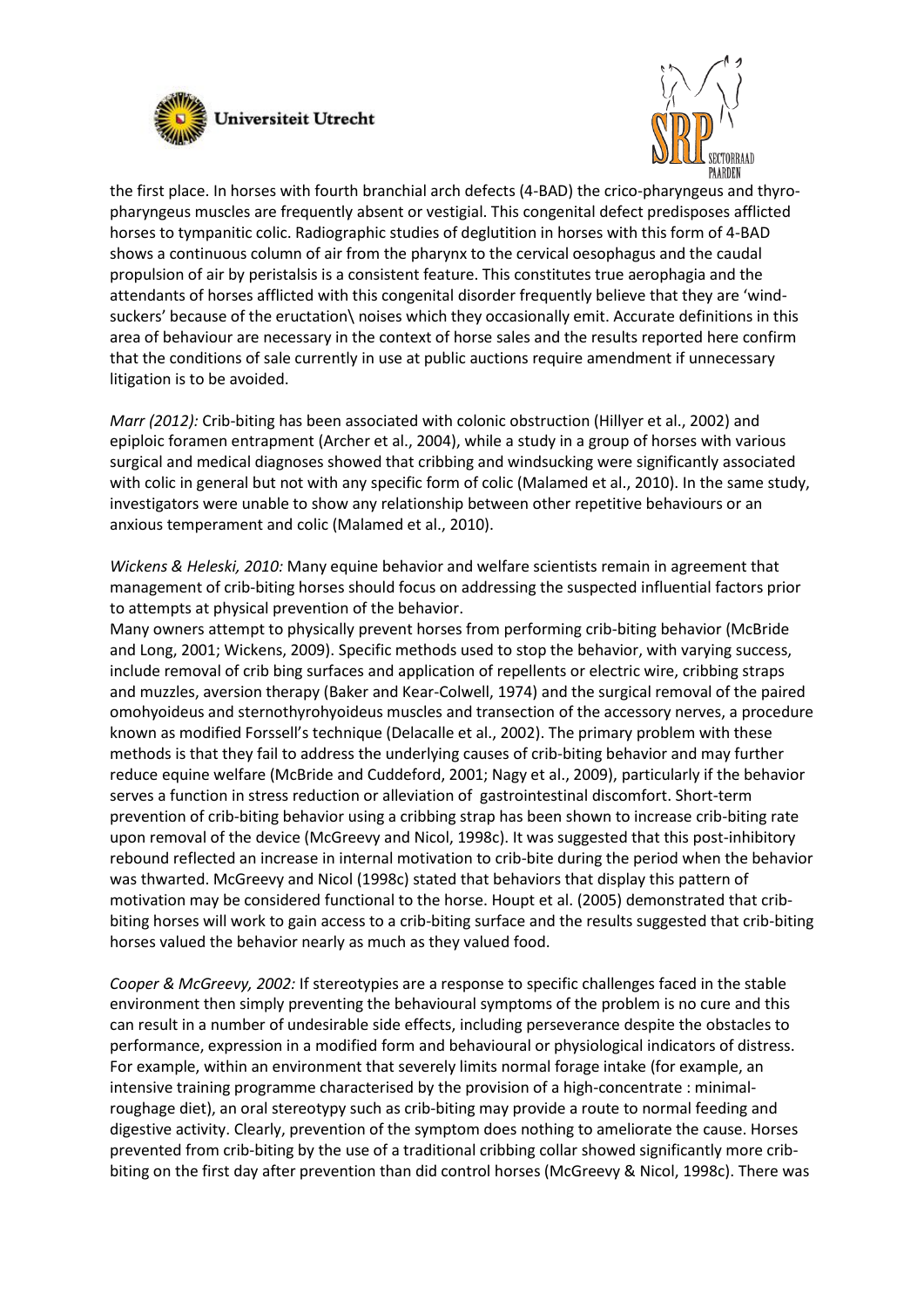



also a highly significant increase in the crib-biting rate of the test horses on the first day after prevention in comparison with their baseline rate. This defines the increase as a post-inhibitory rebound and it is argued that it reflects a rise in internal motivation to crib-bite during the period of prevention. Behaviours that exhibit this pattern of motivation are generally considered functional, and their prevention may compromise welfare.

It is possible that if a specific stereotypy is prevented, it may precipitate the appearance of unwelcome behavioural side-effects. Horses in electrified stables may, for example, exhibit greater reactivity, whilst horses in projectionless stables may be unable to adequately scratch or groom themselves and therefore their welfare may be further compromised. In addition, individual horses may perform more than one stereotypy and elimination of one stereotypy may precipitate the emergence of a modified or alternative stereotypy. For instance, horses without physical substrates for crib-biting occasionally develop the ability to crib-bite on the bodies of conspecifics (Boyd, 1986). If crib-biting functions to reduce acidity of the digestive tract by the buffering action of equine saliva, as has been suggested by Nicol (1999a, b), then prevention of the opportunity to crib-bite may have harmful effects on the gut.

Finally, prevention of stereotypy per se may lead to distress, either because the activity is a general coping response to the captive environment or because prevention frustrates a highly motivated response to specific challenges encountered in the stable. Although evidence for the coping hypothesis in horses has been described as weak (Nicol, 1999a), there is good evidence that preventing specific stereotypies causes physiological responses consistent with increased stress such as raised heart-rate and adreno-corticol activity. These elevated responses have been found both for physical prevention, for example weaving bars and anti-cribbing collars (McBride & Cuddeford, 2001). These responses, elevated heart-rate and corticosteroids and perseverance of the activity in forms that can further damage the horse, raise obvious concerns about the indiscriminate use of preventative measures. If stereotypies need to be reduced, then prevention alone is no solution, and treatment is more likely to be effective by focussing on the requirements of the stabled horse to resolve the underlying motivational problem or if this is not possible, to redirect the behaviour to less harmful forms.

*Cooper & Albentosa, 2005:* Stereotypic activities are often treated by seeking to prevent performance of the activity (e.g., by using anti-weaving grilles or anti-cribbing collars) rather than by seeking to identify and resolve the underlying environmental challenges (McGreevy and Nicol, 1998a; Cooper and McGreevy, 2002). Prevention of stereotypy per se may lead to two problems. The first is that the horses may persist with the activity but in a modified form. For example, weaving horses may continue to weave but within the stable if antiweaving grilles are placed on the stable door (McBride and Cuddeford, 2001), and cribbing collars actually increase the number of bouts of crib biting (McGreevy and Nicol, 1998c). The second problem is that prevention can be distressing to the animals involved. There is good evidence that preventing specific stereotypies causes physiological responses consistent with increased stress, such as raised heart rate and adrenocorticol activity. These elevated responses have been found when methods of physical prevention are used, such as anti-weaving grilles (McBride and Cuddeford, 2001) and anti-cribbing collars (McBride and Cuddeford, 2001).

## *Is stereotypic behaviour an adaptive response?*

Elevated heart rate and corticosteroids and perseverance of the activity in alternative forms suggest that these repetitive activities may have a general adaptive or coping function (Cooper and Nicol, 1993), e.g., by buffering the horse from noxious stimuli or regulating the level of arousal or psychological distress. Although an association between prevention of stereotypic behaviour and increased arousal has been found in the stabled horse (e.g., see Lebelt et al., 1998, McGreevy and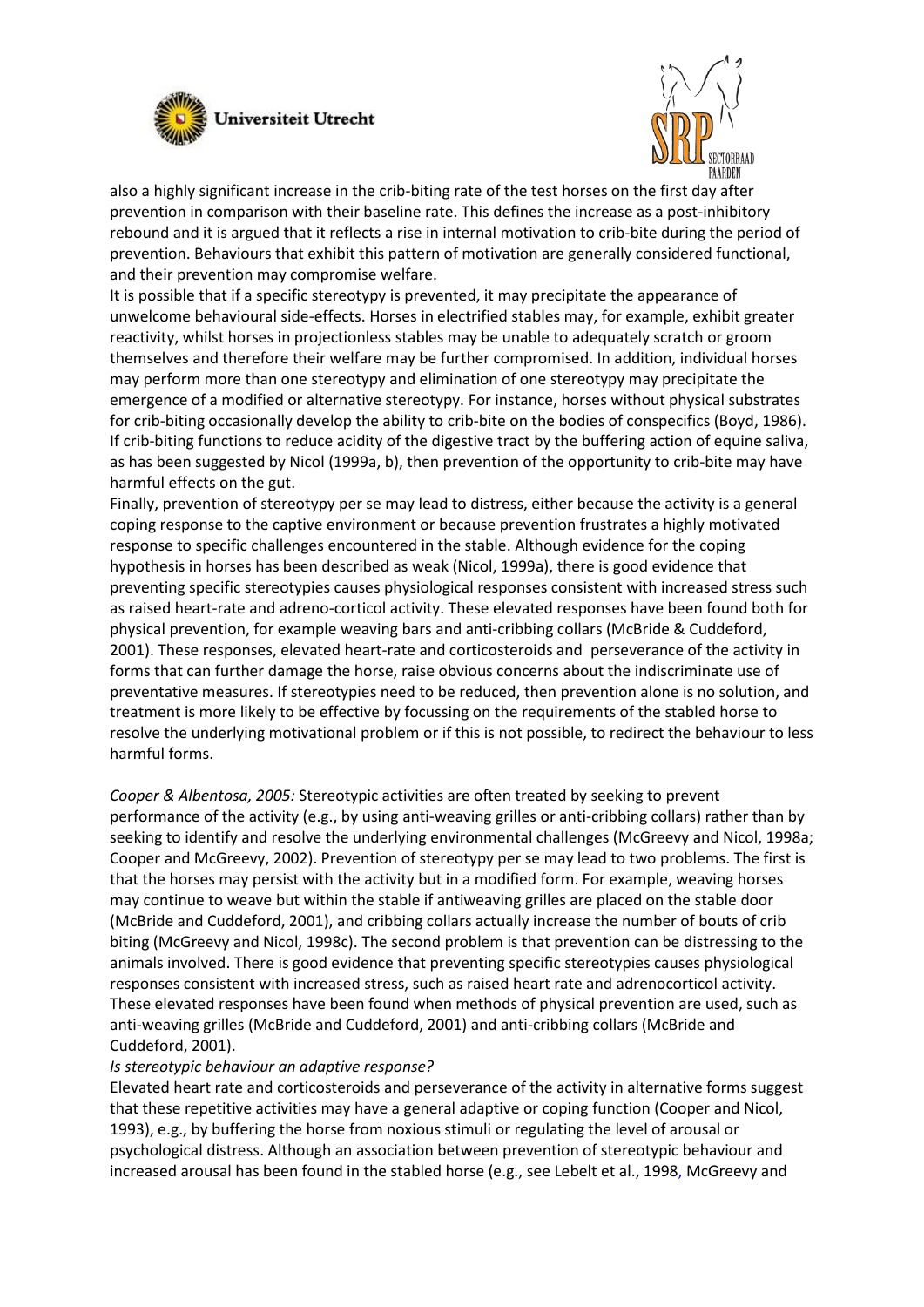



Nicol, 1998b, McBride and Cuddeford, 2001), evidence for a general coping function for stereotypic behaviour in stabled horses has been described as weak (Nicol, 1999). The finding that prevention of an activity leads to an increase in distress does not indicate that the activity originally developed as a response to distressing conditions. Instead, it demonstrates that its prevention, once it is part of the animal's behavioural repertoire, is potentially frustrating. One study only has shown more convincing evidence of a closer relationship (McGreevy and Nicol, 1998b) between stereotypic behaviour and a reduction in arousal. In this study, removing cribbing surfaces resulted in elevated corticosteroids except where horses had access to an alternative means of expressing postprandial oral activity, namely, a full hay net. Rather than having a general coping or stressbuffering function, individual stereotypies may be associated with specific environmental challenges. For example, oral stereotypies have been suggested to have some form of adaptive function specifically related to digestion (Nicol, 1999a). It has been known for some time that the feeding of concentrate diets (Rowe et al., 1994) and periods of food deprivation increase gastric acidity to harmful levels that can result in rapid ulceration (Murray and Eichorn, 1996). High-concentrate diets also alter caecal fermentation and increase caecal acidity (Willard et al., 1977). Early signs of abnormal wood chewing and stable biting were higher in horses fed with a predominantly concentrate diet than horses that received hay (Willard et al., 1977; Waters et al., 2002). However, this did not remain true if the horses fed with concentrates were given an additional supplement, virginiamycin, which suppresses lactic acid production in the hindgut and increases hindgut pH (Johnson et al., 1998). These lines of evidence suggest that crib biting may function to reduce acidity of the digestive tract. The exact mechanism by which crib biting could reduce the acidity of the digestive tract is not known, but it has been suggested that this activity may result in increased salivary flow (Nicol, 1999a). Finally, although these responses may be an attempt to solve environmental deficiencies, their continued expression does not mean they are wholly successful compared with related activities that might be performed in the wild, and that the horse's welfare is ensured. Endoscopic investigation of yearlings with a high incidence of wind sucking and crib biting revealed high levels of gut damage in these animals, including lesions, ulceration and damaged mucosal tissue despite the oral activities (Nicol et al., 2002). This finding suggests that the animals are not successfully coping. Under these circumstances, further intervention may be required, such as provision of a more appropriate (higher fibre) diet or dietary supplements, such as antacids, to aid gut function under such extreme nutritional challenge (Nicol et al., 2002; Mills and Macleod, 2002).

*Henderson, 2007:* When animals are provided an opportunity to perform another behavior (via enriched environment, reduced fear, and arousal-reducing drugs), stereotypical behavior is reduced or eliminated (Luescher et al., 1991).

Stereotypies may be an adaptive mechanism that offers some degree of perceived environmental control (Mason, 1991; Mason & Latham, 2004), acting as a buffer against psychological distress and thus providing a modicum of relief in an adverse environment (Cooper & Albentosa, 2005; Mason, 1991; McGreevy, 1997).

*Mason & Latham, 2004:* Stereotypies should always be taken seriously as a warning sign of potential suffering, but never used as the sole index of welfare; non-stereotyping or low-stereotyping individuals should not be overlooked or assumed to be faring well; simple measures of frequency should not be used to compare stereotypies that differ in age, form, or the biological or experiential characteristics of the performing animal; enrichments that do not immediately reduce stereotypies should not be assumed failures with respect to welfare; and finally, stereotypies should not be reduced by means other than tackling their underlying motivations.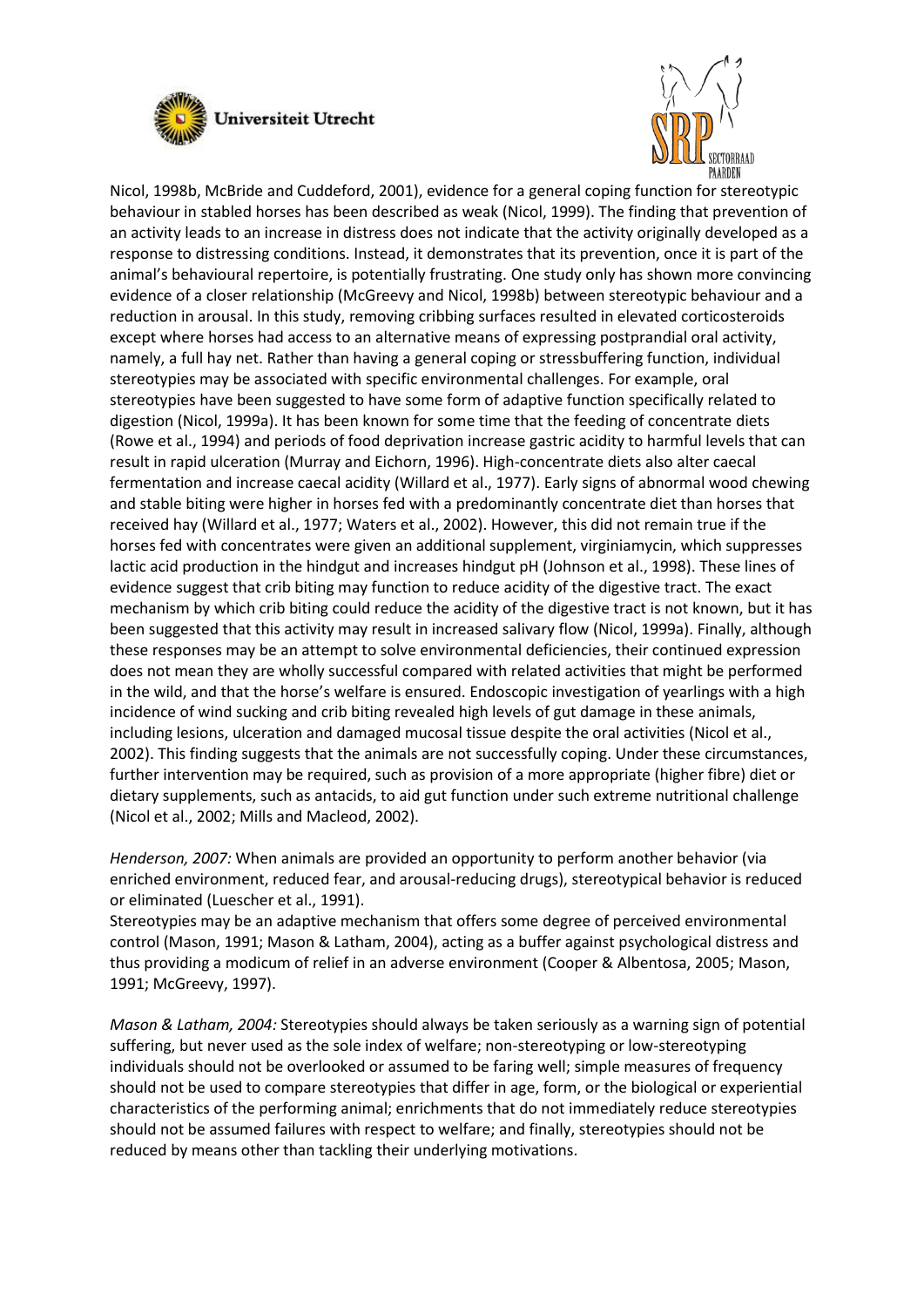



*Mason et al., 2006:* Stereotypic behaviours are better at revealing the poorest environments than they are at identifying the worst off individuals within those environments.

*Christie et al., 2006:* Prevalences of crib biting, wind sucking, and weaving were 3.8%, 3.8%, and 4.8%, respectively. Age (OR = 1.07, *P* = 0.08) and hours worked weekly (OR = 1.12, *P* = 0.03) were risk factors for weaving. Straw bedding (OR = 0.3, *P* = 0.03), daily hours at pasture (OR = 0.94, *P* = 0.02), and horse type (drafts and miniatures had a lower risk than light horses; *P* = 0.12) reduced the risk of horses showing oral stereotypies.

*Nicol, 1999b:* Generally, differences were found between populations within the same studies. Therefore, a greater prevalence of crib-biting and weaving was reported for Thoroughbreds than other breeds, and for stallions than mares. These variations in prevalence cannot be attributed solely to genetic factors, as the different breeds and sexes are subjected to radically different management conditions. The role of management factors can more easily be determined looking for differences within populations. The most significant management factors positively associated with equine stereotypies appear to be low forage ration, high concentrate ration, and limited social contact between horses. The results of the cross-sectional surveys are compared with preliminary data from the first prospective study of equine stereotypies. This shows a much higher incidence of crib-biting (10.5%) than revealed in the other surveys, with a median age of onset of just 20 weeks. Therefore, many foals develop crib-biting prior to weaning. The provision of concentrate feed from birth, or prior to weaning, appears to be a risk factor in these young animals in addition to its association with crib-biting in older horses.

*McGreevy et al., 1995c:* The behaviour of horses competing in different disciplines was studied and the relationship between the time they spent out of the stable and the prevalence of abnormal behaviour was examined. The owners of dressage, eventing and endurance horses were sent a questionnaire and a total of 1101 responses were received, giving data on 1750 horses. The behaviours studied were wood-chewing, weaving, crib-biting/wind-sucking and box-walking. The reported percentage prevalences of abnormal behaviour for the dressage, eventing and endurance horses were 32.5, 30.8 and 19.5, respectively. The relationship between the time spent in the stable and the prevalence of abnormal behaviour was examined by chi 2 tests which showed that there were significant linear trends for the eventing group (P < 0.001) and the dressage group (P < 0.05). It is concluded that the time a horse spends out of the stable is related to the discipline for which it is being trained and in dressage and eventing horses the time spent in a stable is correlated with an increased risk of abnormal behaviour.

*Redbo et al., 1998*: The aim of the present study was to identify relations between stereotyped behaviours (cribbing, weaving and box-walking) and wood-chewing in thoroughbred flat-racing horses (TB) and standardbred trotters and the different management, feeding and training factors to which these horses are exposed. There was a large difference between the two horse categories in the occurrence of behavioural disturbances. The TB had significantly more stereotypies than the trotters (P < 0.001) but there were no differences in the occurrence of wood-chewing. There were several differences in external factors between the horse categories, e.g. trotters had more opportunities for social contacts with other horses, they also had more free time outside the stable and they were trained a shorter time per week than the TB. The TB were given larger amounts of concentrate than the trotters. Wood-chewing within each horse category was explained by the amount of roughage (P < 0.05 in trotters and P < 0.001 in TB) together with other factors.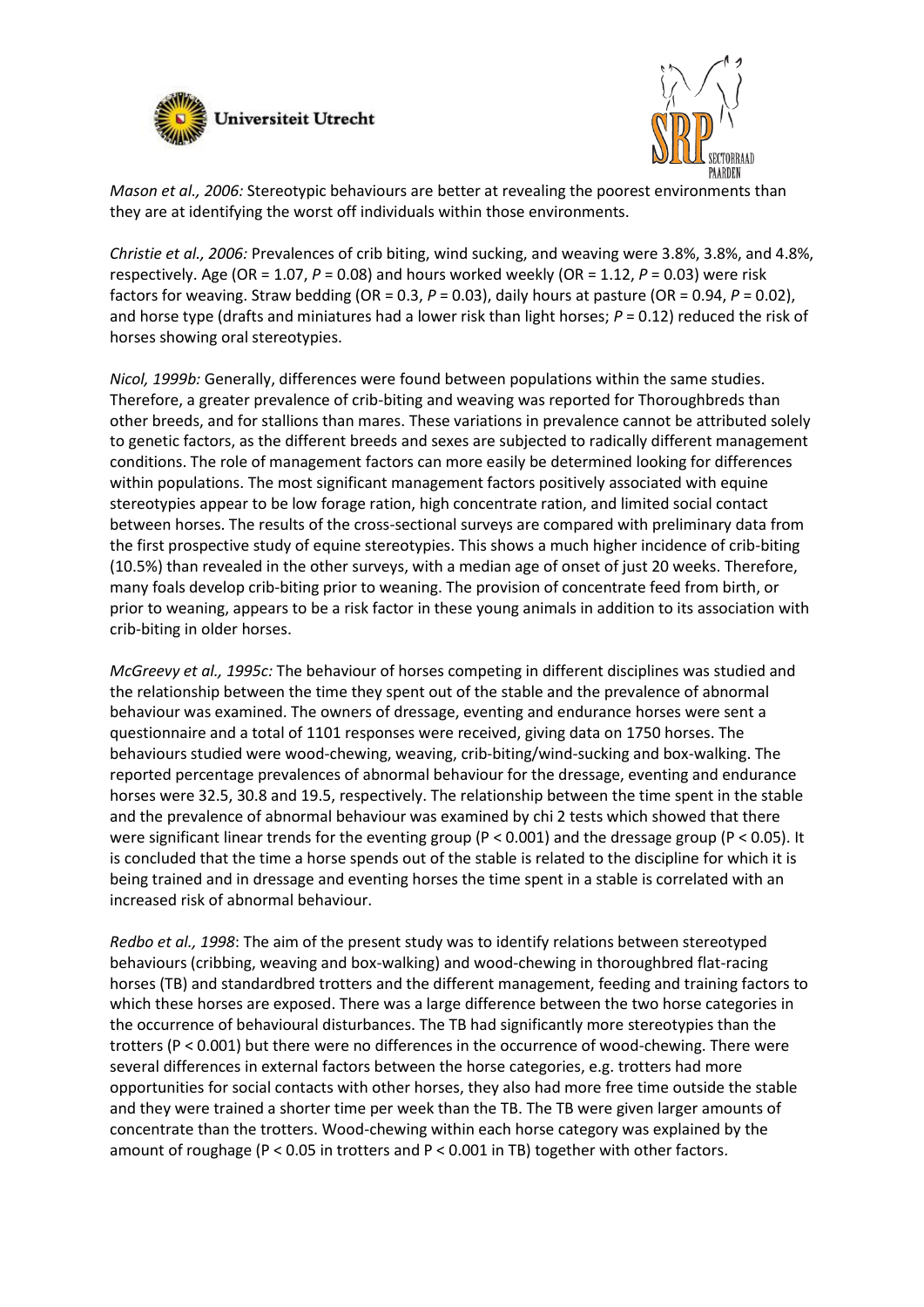



Stereotypies in the TB were explained by: amount of concentrate (positive relation), number of horses per trainer (positive relation) and amount of roughage (negative relation).

### **References**

- 1. Archer, D.C., Freeman, D.E., Doyle, A.J., Proudman, C.J. and Edwards, G.B. (2004) Association between cribbing and entrapment of the small intestine in the epiploic foramen in horses: 68 cases (1991– 2002). *J. Am. Vet. Med. Ass.* **224**, 562-230.
- 2. Baker, G.J., Kear-Colwell, J., (1974). Aerophagia (windsucking) and aversion therapy in the horse. Proc. Am. Assoc. Equine Pract. 20, 127–130.
- 3. Boyd, L. (1986). Behavior problems of equids in zoos. The Veterinary Clinics of North America. Equine Practice, 2(3):653-664.
- 4. Christie, J.L., Hewson, C.J., Riley, C.B., McNiven, M.A., Dohoo, I.R., & Bate, L.A. (2006). Management factors affecting stereotypies and body condition score in nonracing horses in Prince Edward Island. The Canadian Veterinary Journal, 47(2)136-143.
- 5. Cooper, J. and McGreevy, P. (2002) Stereotypical behaviour in the stabled horse: causes, effects and prevention without compromising welfare. In Waran, N. (ed.) *The Welfare of Horses*. Kluwer Academic Publishers, Dordrecht, The Netherlands, pp 99-124.
- 6. Cooper, J.J., Albentosa, M.J. (2005) Behavioural adaptation in the domestic horse: potential role of apparently abnormal responses including stereotypic behaviour. Livestock Production Science 92, 177–182.
- 7. Cooper, J.J., Nicol, C.J. (1993). The 'coping' hypothesis of stereotypies. Anim. Behav. 45, 616– 618.
- 8. Dantzer, R. (1986). Behavioral, physiological and functional aspects of stereotypy: A review and reinterpretation. Journal of Animal Science, 62, 1776-1786.
- 9. Delacalle, J., Burba, D.J., Tetens, J., Moore, R.M. (2002). Nd:YAGlaser-assisted modified Forssell's procedure for treatment of cribbing (crib-biting) in horses. Vet. Surg. 31, 111–116.
- 10. Hayes, M.H. (1968) *Veterinary Notes for Horse-owners*, Sixteenth Edition. Stanley Paul, London.
- 11. Hillyer, M.H., Taylor, F.G., Proudman, C.J., Edwards, G.B., Smith, J.E. and French, N.P. (2002). Case control study to identify risk factors for simple colonic obstruction and distension colic in horses. *Equine Vet. J.* **34**, 455-463.
- 12. Houpt, K.A., Crowley, L., Rousseliere, A. (2005). Operant learning as ameans of measuring equine motivation to crib: a vice or a need? Anthrozoös 18 (3), 320–321.
- 13. Johnson, K.G., Tyrrell, J., Rowe, J.B., Petherick, D.W. (1998). Behavioural changes in stabled horses given non-therapeutic levels of virginiamycin. Equine Vet. J. 30, 139– 142.
- 14. Lane, J.G. (1998) Recent studies on crib-biting horses. *Equine Veterinary J. Suppl.* **27**, 59.
- 15. Lebelt, D., Zanella, A.J. and Unshelm, J. (1998) Physiological correlates associated with cribbing behaviour in horses; changes in thermal threshold, heart rate, plasma B-endorphin and serotonin. *Equine Veterinary J. Suppl.* **27**, 21–27.
- 16. Luescher, U.A., McKeown, D.B., & Halip, J. (1991). Reviewing the causes of obsessive-compulsive disorders in horses. Veterinary Medicine, 86, 527-530.
- 17. Malamed, R., Berger, J., Bain, M.J., Kass, P. and Spier, S.J. (2010). Retrospective evaluation of cribbiting and windsucking behaviours and owner-perceived behavioural traits as risk factors for colic in horses. *Equine Vet. J.* **42**, 686-692.
- 18. Marr, C.M. (2012). On the question of colic: Are answers beginning to emerge? Equine Veterinary Journal 44, 384–386
- 19. Mason, G.J. (1991). Stereotypies: A critical review. Animal Behavior, 41, 1015-1037.
- 20. Mason, G.J., & Latham, N.R. (2004). Can't stop, won't stop: Is stereotypy a reliable animal welfare indicator? Animal welfare, 13, 557-569.
- 21. Mason, G.J., Clubb, R., Latham, N., & Vickery, S. (2006). Why and how should we use environmental enrichment to tackle stereotypic behavior? Applied Animal Behavior Science, 102, 163-188.
- 22. McBride, S.D and Long, L. (2001) Management of horses showing stereotypic behaviour, owner perception and the implications for welfare. *Veterinary Record* **148**, 799–802.